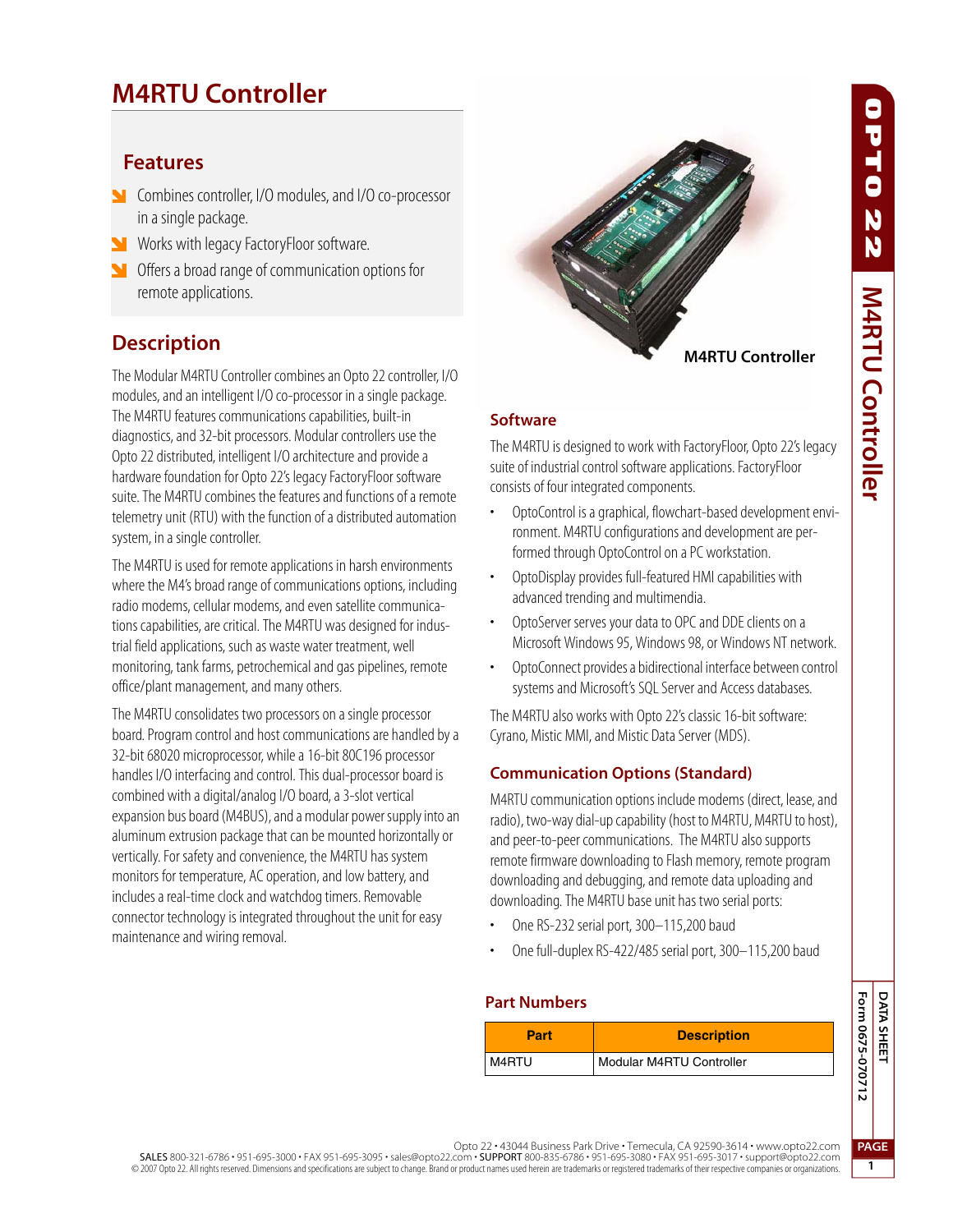# **M4RTU Controller**

#### M4RTLL or M4 I/O MODULAR CONTROLLER **B3000 B3000 B3000** 88888 mm man SNAP-B8M SNAP 8-MODULE RACK **ROCKER** REMOTE BUS RS-485 WITH SNAP BRAIN 999999 SNAP-B12MC aanoo SNAP 12-MODULE RACK WITH SNAP BRAIN SNAP-B16M

#### SNAP 16-MODULE RACK WITH SNAP BRAIN

#### **Optional Accessories**

The M4BUS has three expansion slots to accommodate optional accessories. All modular interface cards for serial communications or network connectivity are supported as standard selections in the FactoryFloor software.

| <b>Optional</b><br><b>Accessories</b> | <b>Function</b>                                                                     |
|---------------------------------------|-------------------------------------------------------------------------------------|
| M4SENET-100                           | 10/100 Mbps Ethernet (Category 5 UTP)                                               |
| M4SSER                                | Two additional serial ports, up to 155 Kbd<br>(configurable as RS-232 or RS-485/422 |
| M4SARC                                | High-performance ARCNET                                                             |
| M4SARCF                               | Fiber optic ARCNET connection                                                       |
| M4SARCFR                              | Fiber optic ARCNET repeater connection                                              |
| M4RTUX                                | Eight digital + four analog I/O channel                                             |

### **I/O Connectivity**

A total of eight digital and four analog I/O channels are available on the base unit and may be populated with Opto 22 G4 analog and digital I/O modules. The G4 digital I/O modules provide optical isolation, come in a variety of AC and DC voltages, feature an integral status LED and fused outputs, and offer an optional integral automatic/manual diagnostics switch. The G4 analog I/O modules provide both optical and transformer isolation, eliminating ground loops and channel-to-channel interference.

The M4RTUX I/O Extender Brick, which connects to the base unit using an Opto 22 shielded 25-pin cable, can provide an additional eight digital and four analog channels.

The built-in RS-485/422 COM1 port can be used as a serial link to communicate with remote digital and analog I/O units. Up to 4096 I/O points can be connected. The M4SSER adapter card can provide two additional serial ports.

#### **RAM and ROM**

The RAM can be used to store a control strategy (program) and data. The flash memory (ROM) stores firmware (an operating system, also called a *kernel*) and can be used to store a control strategy permanently. The use of flash technology allows you to remotely download new firmware offered by Opto 22.

RAM: 1 MB

Flash memory (ROM): 1 MB

#### **Power Supplies**

 To accommodate a wide variety of applications, seven power supplies are available. These fuse-protected power supplies feature input-to-output isolation protection, a built-in EMI filter, and an on/off switch. They supply enough power to operate the M4RTU base unit, three M4BUS expansion options, and I/O modules for both the base unit and the M4RTUX I/O extender.

| <b>Power Supply</b><br><b>Model Number</b> | <b>Voltage</b>                         |
|--------------------------------------------|----------------------------------------|
| M4PS12D                                    | 12 VDC input (9-15 V)                  |
| M4PS24D                                    | 24 VDC input (18-30 V)                 |
| M4PS48D                                    | 48 VDC input (36-60 V)                 |
| M4PS125D                                   | 125 VDC input (94-156 V)               |
| M4PS120A                                   | 120 VAC input (95-130 V)               |
| M4PS240A                                   | 240 VAC input (190-250V)               |
| M4PSF                                      | Line Filter - requires 24 VDC and 5 VD |

Opto 22 • 43044 Business Park Drive • Temecula, CA 92590-3614 • www.opto22.com

**SALES** 800-321-6786 • 951-695-3000 • FAX 951-695-3095 • sales@opto22.com • **SUPPORT** 800-835-6786 • 951-695-3080 • FAX 951-695-3017 • support@opto22.com<br>© 2007 Opto 22. All rights reserved. Dimensions and specifications

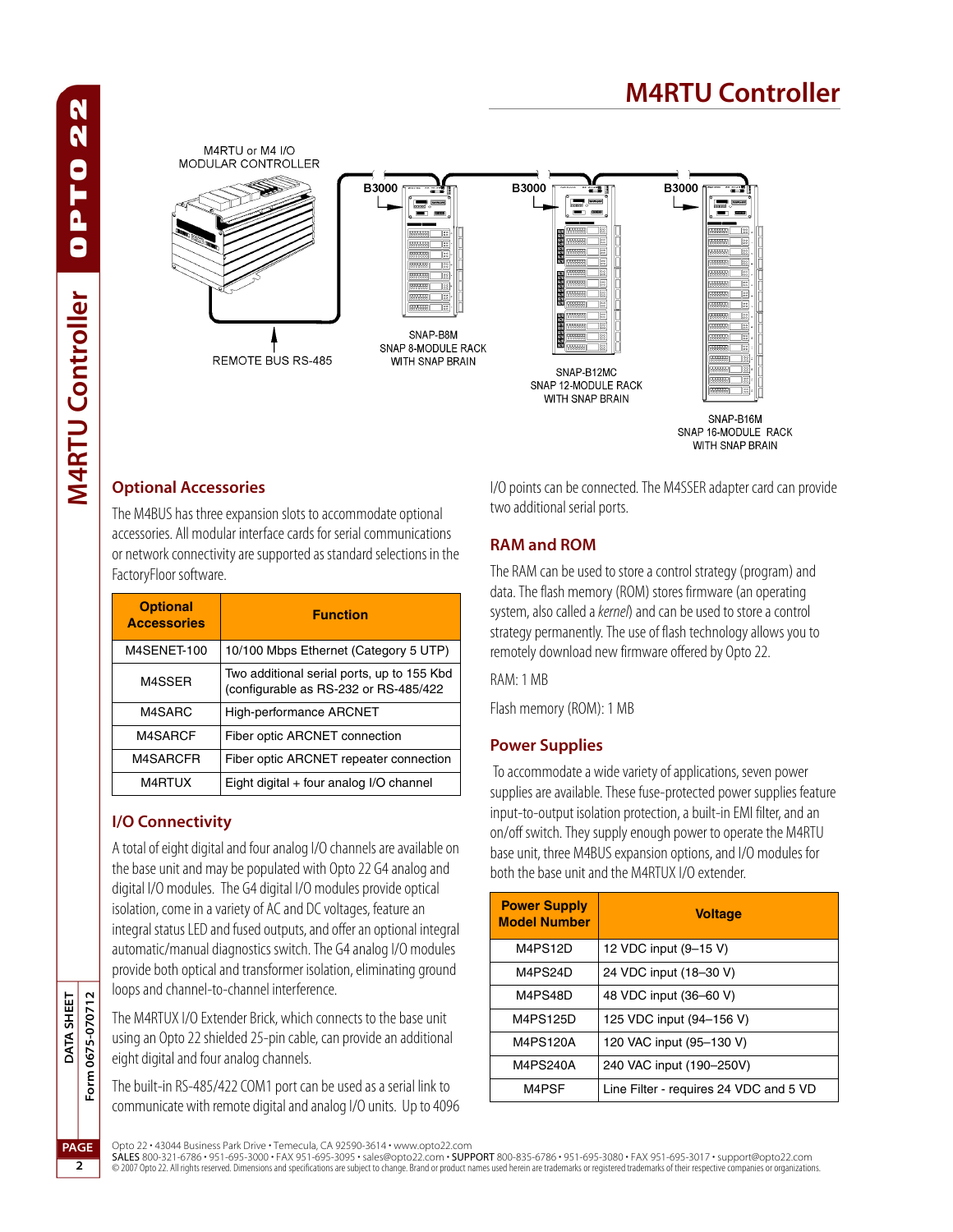# **M4RTU Controller**

## **Specifications**

| <b>Item</b>                                                                                                   | <b>Specification</b>                                                                                                                                                 |
|---------------------------------------------------------------------------------------------------------------|----------------------------------------------------------------------------------------------------------------------------------------------------------------------|
| CPU                                                                                                           | 32-bit Motorola 68020 processor<br>16-bit 80C196 I/O processor<br>IEEE floating-point math                                                                           |
| CPU clock frequency                                                                                           | 16.67 MHz                                                                                                                                                            |
| Memory:<br>RAM<br>Flash EEPROM on controller<br>Flash EEPROM on brain board                                   | 1 MB with battery backup (user programs & data)<br>1 MB (firmware and user programs) in Rev. 2 controllers (256 KB in older ones.)<br>128 KB (I/O firmware)          |
| RAM/clock battery                                                                                             | 3.6-volt lithium, non-rechargeable                                                                                                                                   |
| $I/O$ :<br>Base unit<br>Extender unit<br>Expansion                                                            | 8 digital, 4 analog, multifunction<br>Adds 8 digital, 4 analog, multifunction<br>Via RS-485 ports, using Opto 22 I/O                                                 |
| Communication:<br>Base unit<br>Expansion<br>Modem support                                                     | 1 RS-232 and 1 RS-485/422 port<br>Via daughter cards: configurable serial ports, Ethernet, ARCNET<br>Direct, lease, and radio                                        |
| Real-time clock                                                                                               | Clock/calendar, Epson 62421A with battery backup                                                                                                                     |
| Power requirements                                                                                            | 5 VDC at 3.5 A (maximum)<br>24 VDC at 300 mA (maximum)                                                                                                               |
| Typical operating temperature                                                                                 | -20 $^{\circ}$ C to 70 $^{\circ}$ C                                                                                                                                  |
| Storage temperature                                                                                           | -40° C to 85° C                                                                                                                                                      |
| Humidity                                                                                                      | 5% to 95% relative humidity                                                                                                                                          |
| Software                                                                                                      | FactoryFloor (OptoControl, OptoDisplay, and OptoServer)<br>Classic Software (Cyrano, Mistic MMI, and MDS)                                                            |
| System monitors:<br>Host communications<br>Watchdog timers<br>RAM battery backup low<br>Operating temperature | Detect communication errors from processor, I/O, etc.<br>Detect main power supply operation<br>Detects program corruption (checksum RAM test)<br>Detects temperature |

#### **Notes for Rev. 2 Controllers**

The M4RTU controller was re-engineered in June 2007 because older parts were no longer available. Redesigned controllers can be recognized by the **Rev. 2** sticker on the unit.

Please note the following changes.

- **OptoTerm version 4.1b or higher must be used** to install new firmware on this controller. OptoTerm is included on the CD shipped with the Rev. 2 controller.
- **Firmware version 4.1d or higher is required** for any M4RTU controller with the Rev. 2 sticker.
- The Rev. 2 controller has 1 MB RAM and 1 MB Flash memory, so no upgrades are necessary.
- Rev. 2 controllers do not support the obsolete daughter cards M4SENET-U and M4SENET-C. **Use the current Ethernet card, M4SENET-100**, with these controllers.

**3**

Opto 22 • 43044 Business Park Drive • Temecula, CA 92590-3614 • www.opto22.com

SALES 800-321-6786 • 951-695-3000 • FAX 951-695-3095 • sales@opto22.com • SUPPORT 800-835-6786 • 951-695-3080 • FAX 951-695-3017 • support@opto22.com<br>© 2007 Opto 22. All rights reserved. Dimensions and specifications are s